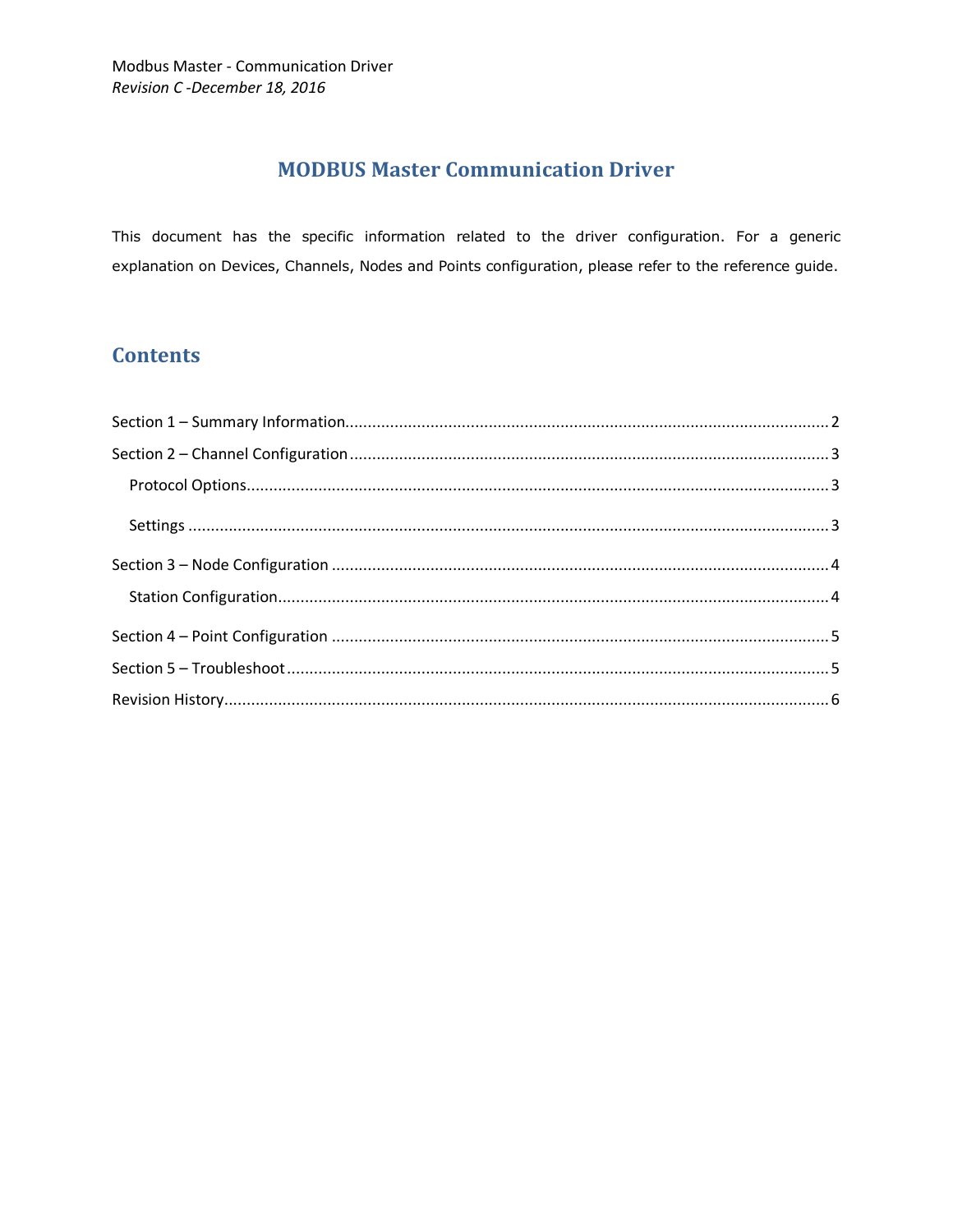### <span id="page-1-0"></span>**Section 1 – Summary Information**

**Communication Driver Name**: Modbus

**Implementation DLL**: T.ProtocolDriver.Modbus.dll

**Protocol**: MODBUS RTU, ASCII and TCP

**Interface**: TCP/IP and Serial

**Description**: Modbus driver implements communication with PLC and IO devices compatibles with

Modbus Open Standard protocol. It operates as a Master on TCP/IP or serial networks. The

communications blocks are dynamically created according the pooling cycle defined on the AccessType

for each Device Point.

**PLC types supported:** Any PLC compatible with Modbus

**Communication block size:** user configurable, default is 250

**Protocol Options**: Message Format (ASCII, RTU or RTU TCP), use block write command (0x0F or

0x10) or single write command (0x05 or 0x06) for single writings

**Multi-threading**: user configurable, default is five threads to each network node

**Max number of nodes**: user defined

**PC Hardware requirements**: Standard PC Ethernet interface board, RS485 or RS232 port

#### **Supported Operands:**

| <b>Operand</b>          | Read | <b>Write</b> | Data Type  | <b>Address size</b> |
|-------------------------|------|--------------|------------|---------------------|
| $0$ – Coils             | ✓    | ✓            | <b>Bit</b> | 1 bit               |
| 1 – Input Status        | ✓    |              | Bit        | 1 bit               |
| 3 - Input Registers     | ✓    |              | Word       | 2 bytes             |
| 4 – Holding Registers   | ✓    | ✓            | Word       | 2 bytes             |
| %Q – Coils              | ✓    | ✓            | <b>Bit</b> | 1 bit               |
| %M-Coils                | ✓    | ✓            | <b>Bit</b> | 1 bit               |
| %I – Input Status       | ✓    |              | Bit        | 1 bit               |
| %IW-Input Registers     | ✓    |              | Word       | 2 bytes             |
| %MW – Holding Registers | ✓    | ✓            | Word       | 2 bytes             |
| %QW – Holding Registers | ✓    | ✓            | Word       | 2 bytes             |

<span id="page-1-1"></span>**Table 1**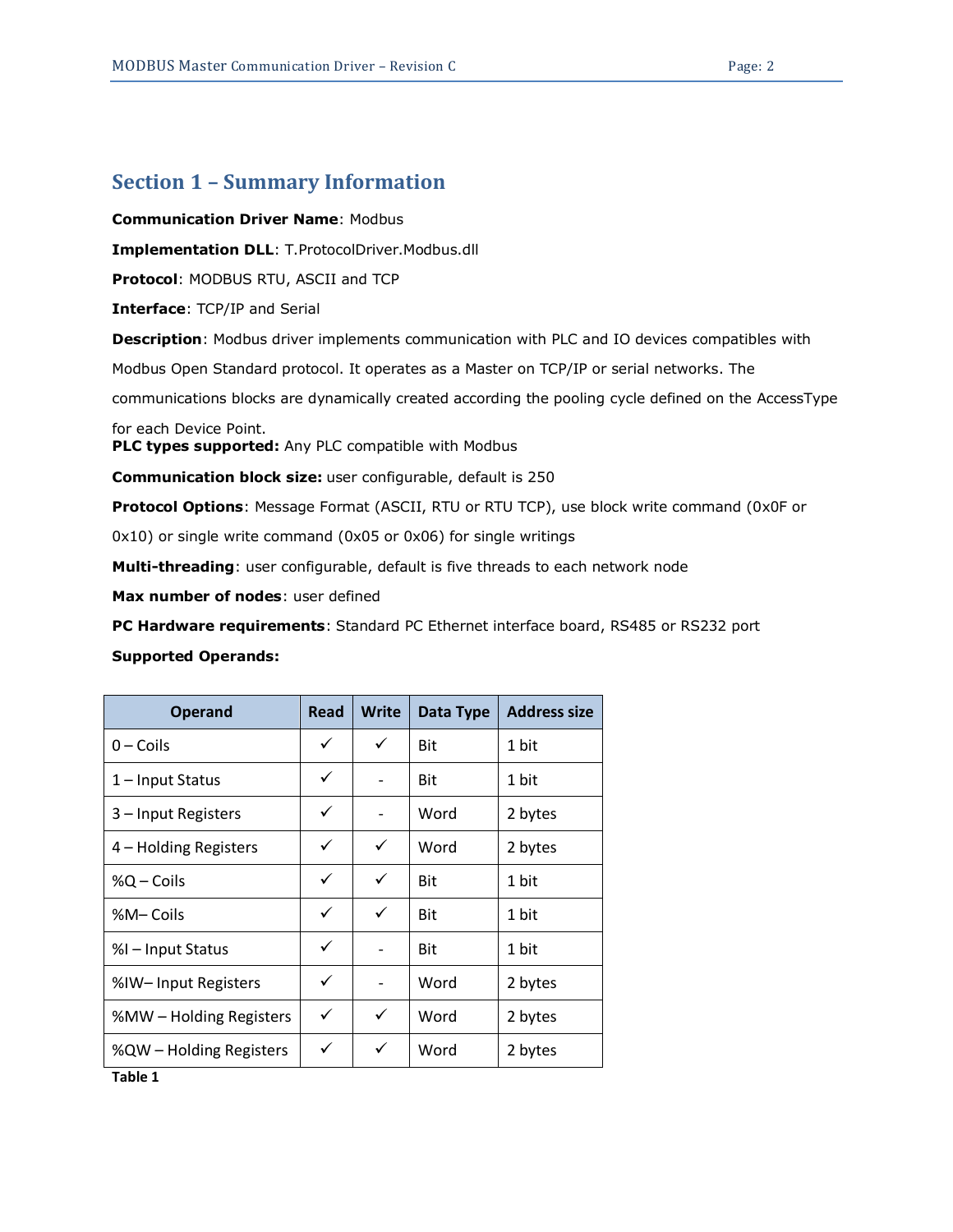### <span id="page-2-0"></span>**Section 2 – Channel Configuration**

#### <span id="page-2-1"></span>**Protocol Options**

**BlockSize:** Defines the maximum amount of items per group, the default value is **250**.

If the communication points are configured in sequence and the BlockSize equals to 250, the driver can create the internal groups with 125 Registers or 2000 Coils.

**Encoding**: Determines how information will be packed into the message fields and decoded. The options are:

- **RTU**: Remote Terminal Unit mode, where each 8–bit byte in a message contains two 4–bit hexadecimal characters
- **ASCII**: The message is encoded in ASCII mode, where each 8–bit byte in a message is sent as two ASCII characters
- **RTU TCP**: The default transmission mode when the message is carried on a MODBUS TCP/IP network. It contains information to allow the recipient to recognize message boundaries even if the message has been split into multiple packets

**SingleWrite:** Indicates the driver behavior for the writings with only one item:

- **Use block write** : The driver uses the 0x0F command for Coils, or the 0x10 command for Holding Registers
- **Use single write:** The driver uses the 0x05 command for Coils, or the 0x06 command for Holding Registers

**Offset address:** Indicates the driver is zero based address.

#### <span id="page-2-2"></span>**Settings**

Serial and MultiSerial channels:

- Default configuration for ASCII mode : **DataBits**: 7 **StopBits**: 1 if parity is used, 2 if no parity
- Default configuration for RTU mode : **DataBits**: 8 **StopBits**: 1 if parity is used, 2 if no parity

Set the other fields according to your Serial or MultiSerial port configuration

TCP/IP channels:

- **NodeConnections**: Defines the maximum number of parallel requests that will be sent to each node (asynchronous communication)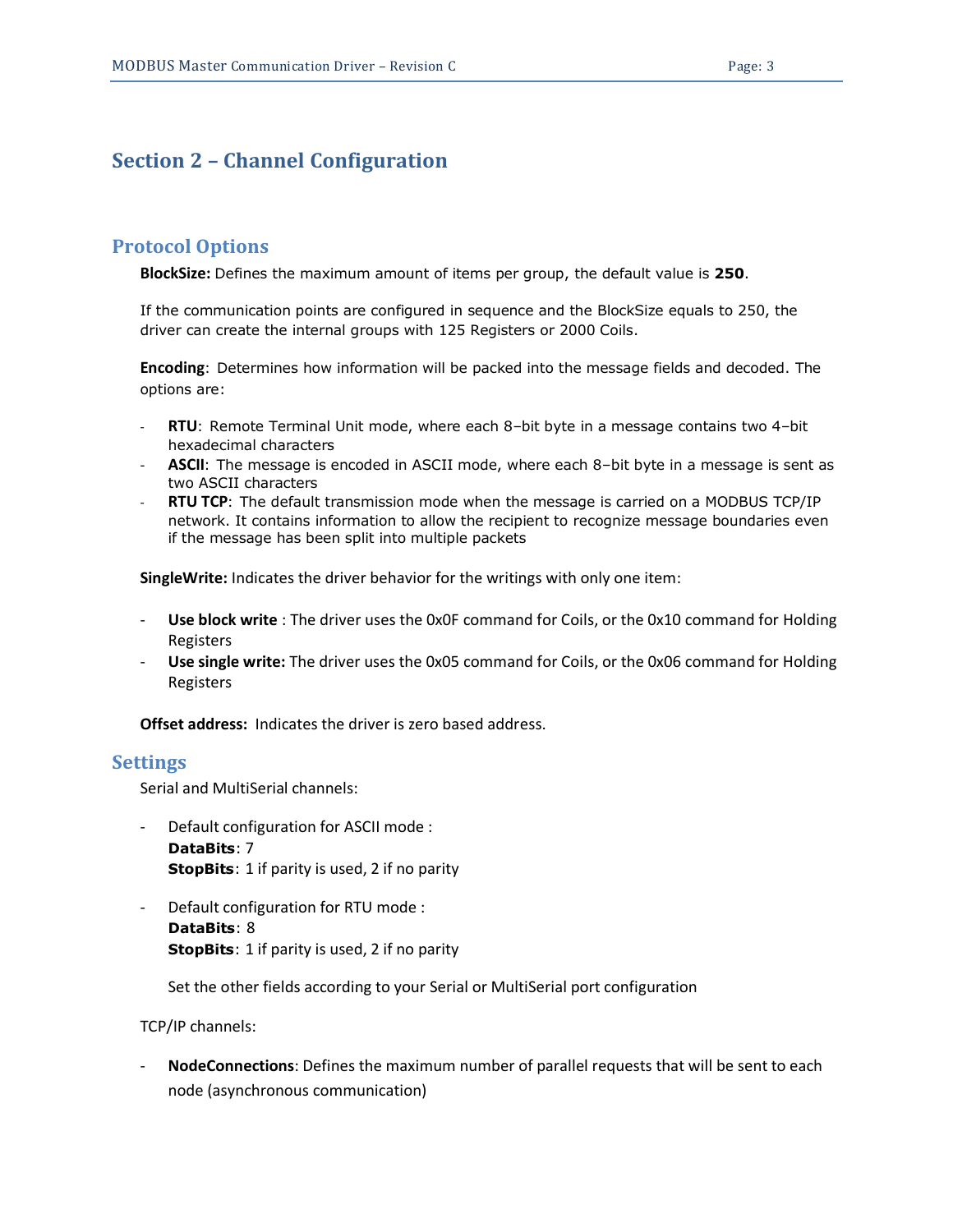# <span id="page-3-0"></span>**Section 3 – Node Configuration**

### <span id="page-3-1"></span>**Station Configuration**

**SlaveId**: Set this field with the address of the slave device in the Modbus Network. They can be addressed from 1 to 247 for serial nodes, or 0 to 255 for TCP/IP nodes. The address 0 is used for the broadcast.

Serial channels:

- Station syntax: <SlaveId>

Ex: 1

MultiSerial channels:

- Station syntax: < Com Port>; < SlaveId>

Where: <Com Port> = the serial port number

- Ex: com1 ; 1

TCP/IP channels:

- Station syntax: <IP address>; <Port number>; <SlaveId>

Where : <IP address> = IP address of the slave device in the modbus network

< Port number > = TCP port where the slave device is listening (default is 502)

Ex: 192.168.1.101 ; 502 ; 1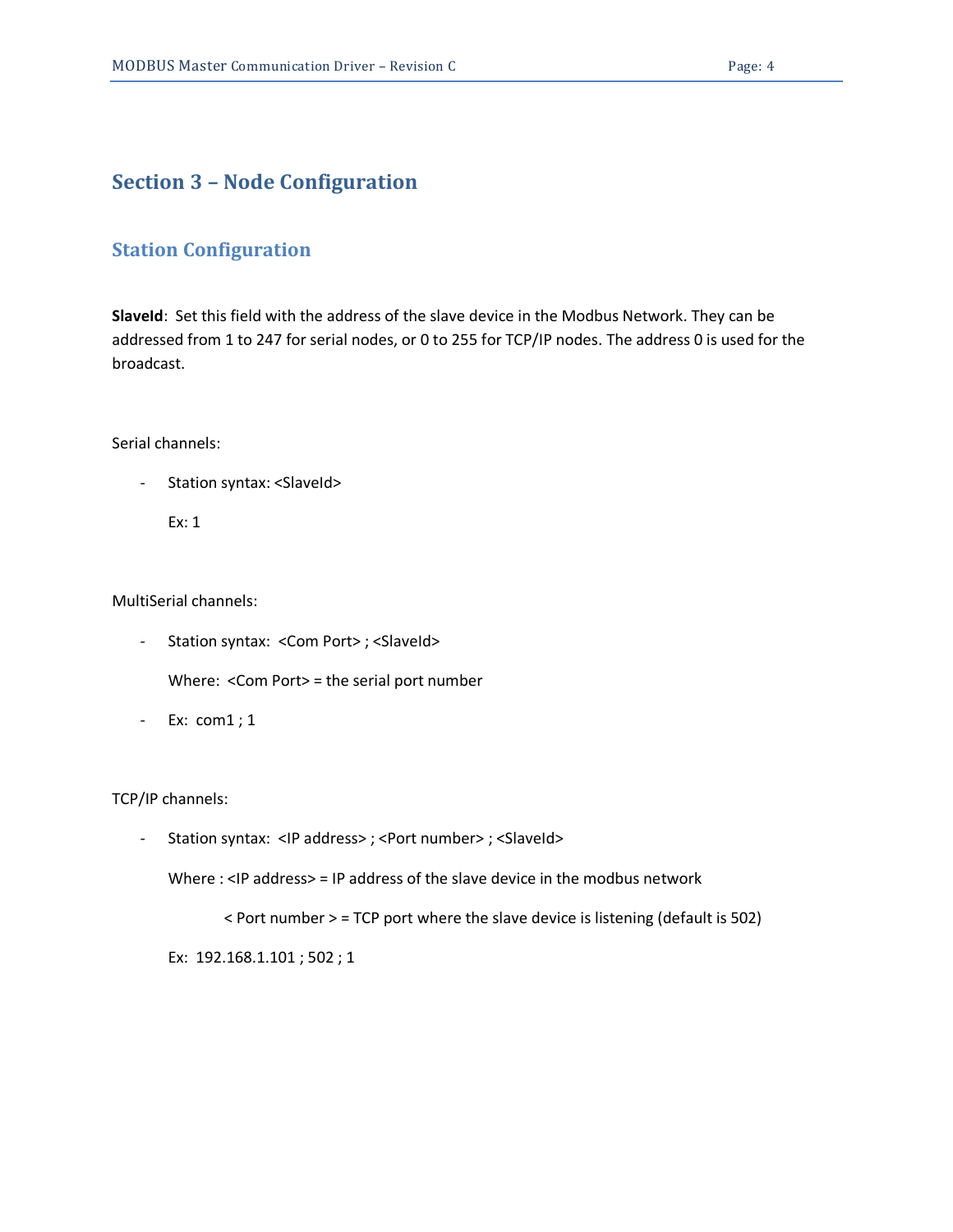## <span id="page-4-0"></span>**Section 4 – Point Configuration**

The syntax for the Modbus communication points is: < Operand><Address>

Where: <Operand> indicates the memory area, the valid values are:

| 0                                                               | for Coils             |  |  |  |
|-----------------------------------------------------------------|-----------------------|--|--|--|
| 1                                                               | for Input Status      |  |  |  |
| 3                                                               | for Input Registers   |  |  |  |
| 4                                                               | for Holding Registers |  |  |  |
| %Q                                                              | for Coils             |  |  |  |
| %M                                                              | for Coils             |  |  |  |
| %l                                                              | for Input Status      |  |  |  |
| $%$ IW                                                          | for Input Registers   |  |  |  |
| %MW                                                             | for Holding Registers |  |  |  |
| %QW                                                             | for Holding Registers |  |  |  |
| For more information about the valid operands, see the Table 1: |                       |  |  |  |

<Address> indicates the data address in the memory area, from 1 to 65535

E.g.: 400001 (Operand = Holding Register, Address = 1)

### <span id="page-4-1"></span>**Section 5 – Troubleshoot**

The status of the driver execution can be observed through the diagnostic tools, which are:

- Trace window
- Property Watch
- Module Information

The above tools indicate if the operations have succeeded or have failed where the status 0 (zero) means success. Negative values are internal error codes and positive values are protocol error codes.